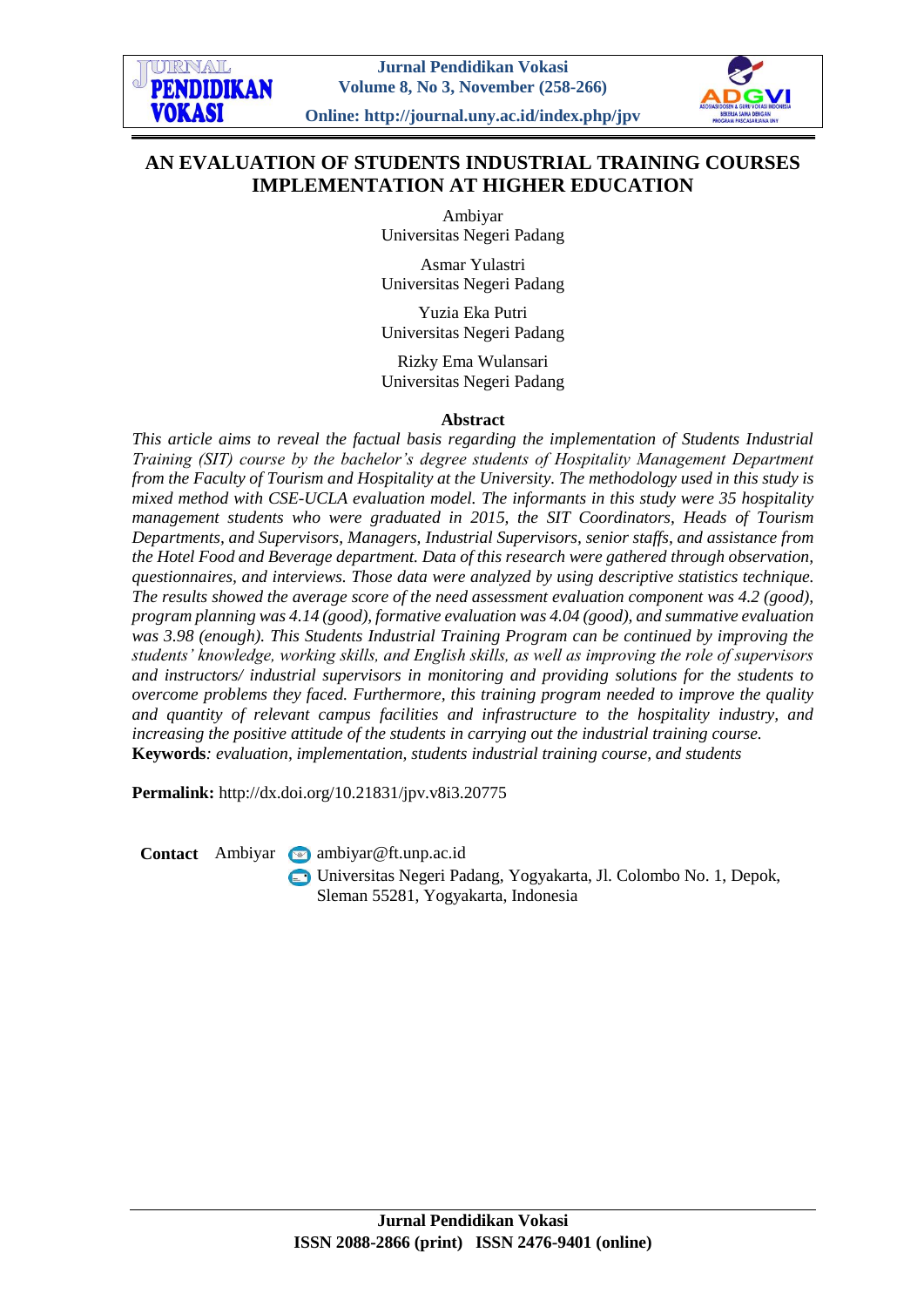#### **INTRODUCTION**

The success of a country is determined by the quality of Human Resources Development (HRD). The quality of human resources can be built by Technical and Vocational Education and Training (TVET) in higher education. One of the higher educations that have vocational education in Indonesia is the State University of Padang (Universitas Negeri Padang/UNP). UNP has eight faculties, and those faculties are divided into various departments. Those departments at UNP are also divided into several programs of study. One of the programs of study at UNP is Hospitality Management.

The Hospitality Management program is a new program of study started since 2009. In the hospitality management curriculum, there is a Student Industrial Training (SIT) course aimed to improve the quality of graduates with skills and abilities. SIT is an intra-curricular activity at the level of undergraduate and Associate Degree courses in all departments at *Fakultas Parawisata dan Perhotelan* Universitas Negeri Padang (FPP UNP) (Unit Hubungan Industri FT UNP, 2013).

The SIT is applied in Students Industrial Courses, Internship or Thesis depending on the students' main program of study. The courses can be taken in odd semester and even semester. The place or industrial company for SIT is selected by the students. SIT activities are carried out by the supervisors from both university and industry. Learning is fundamental social activity — whether in schools, workplaces, or other environments (Pacific Policy Research Center, 2010, p. 6).

The relationship between vocational schools and industry is very important since being able to work in accordance with work skills in industry is the ultimate goal of vocational graduates (Majid & Sudira, 2017, p. 15). Through training in the industry, students are expected to be able to recognize, experience and understand the application of scientific theory and the applications of those knowledge in industry. This training is also done to improve the students' knowledge and skills. Therefore they can become a provision for students a as working experience in accordance with the target profession they wanted to achieved. The core skills of the 21st century and the keys of the student's development

characterized by learning and innovation skills, knowledge, information, technology and technology, literacy skills, life skills, and citizenship skills (Pacific Policy Research Center, 2010, pp. 7–8; Utomo, 2018, p. 68).

Based on Unit Hubungan Industri FT UNP (2013, p. 30), students of hospitality management are obligated to take two SIT cours es, namely SIT I in the fifth semester and SIT II in the seventh semester. Before the implementation of SIT, students were given knowledge of practical support (theory) in advance so that in the implementation of the courses students are expected to practice and work independently.

In theory, students who take SIT I are expected to be able to master conceptual knowledge and skills about the hotel operational department, and in SIT II students are expected to be able to master conceptual knowledge and skills about the functions of departments, structural and operational especially in the back of the house (synopsis of SIT courses at Hospitality Management). In addition, students are also expected to have certain competencies, such as mastering theories to support their performance during the training, skills in reading their working instruction, skills in using working tools and equipment during the training program. They are also supposed to have a capacity in working during the timeframe provided, a good quality of training results, good initiation, cooperation, discipline and attendance during training program. Besides, the students need to have good appearance and good adaptation to any situations and conditions during the training (Unit Hubungan Industri FT UNP, 2013).

The place for STI courses can be chosen from the entire hospitality industry in Indonesia. In the hotel industry students are divided based on the selected department. Among the seven departments in the hotel, there are only five departments that can be taken for the STI course. They are Front Office Department, Food and Beverage Department, Housekeeping Department, Accounting Department, Human Resource Department, and Marketing Department. The other two departments namely Engineering Department which requires special skills from students such as knowledge of engineering as well as Marketing Department which requires people who really have experience in the field of Hotel Marketing.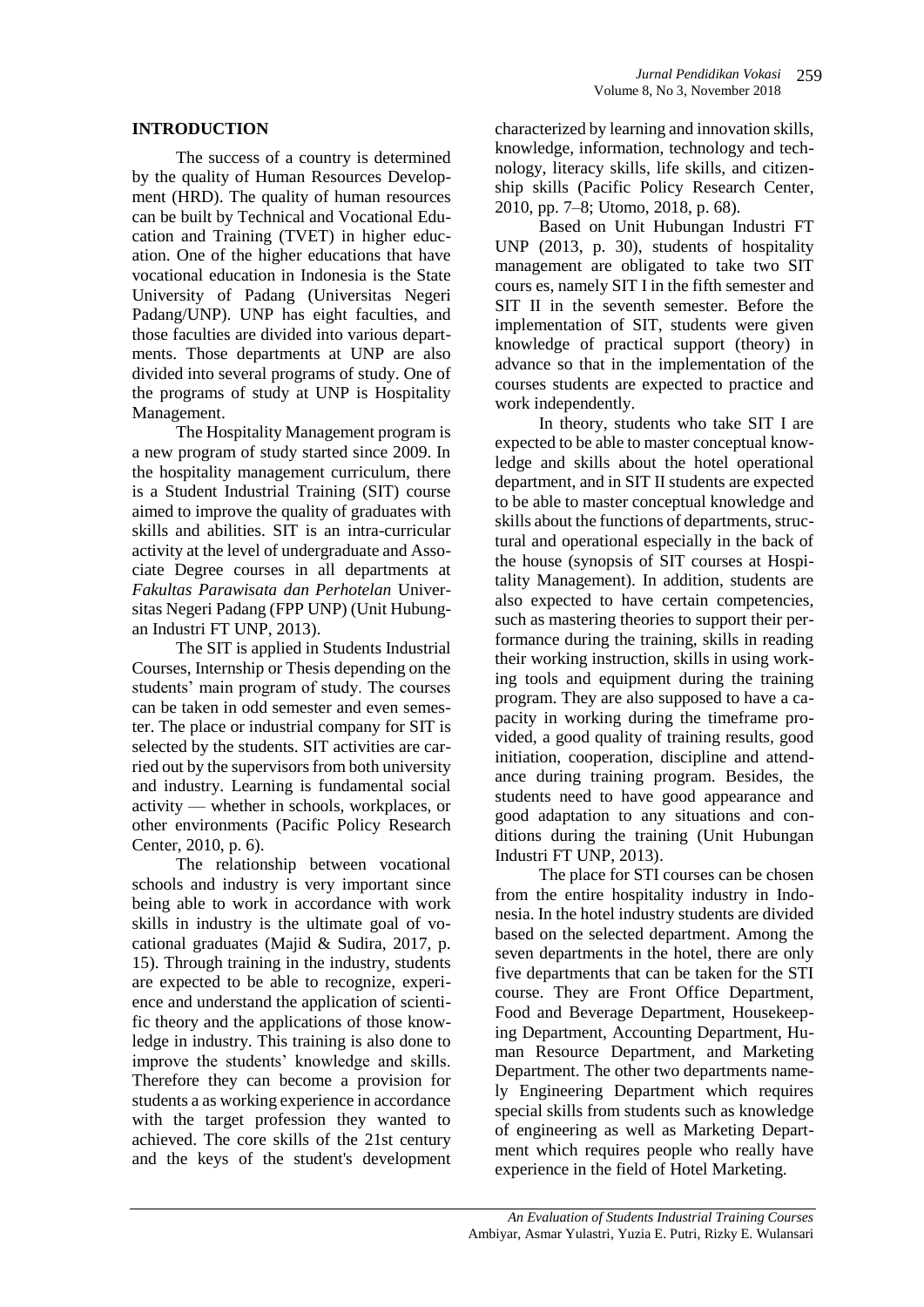Based on the interview on May 25, 2015 with the Hotel Management students, there are some facts about the SIT courses obtained. Students who took the Front Office Department faced some problems on the implementation of the SIT course. These problems are caused by the lack of knowledge and preparation prior to the STI course. The difference between the knowledge (theory) obtained in institutions and facts that they found in real industrial fields, requires students to extend their knowledge to support their work during the training program. Therefore it would minimize the students' problems during the training. The difficulty of interacting with foreign guests due to the lack of language mastery became another problem during their training. The students who took the front office department are supposed to prepare themselves with good English ability for they know they serve both domestic and international guest who come to the hotel.

Similarly, the students who took the Housekeeping Department encountered problems as well. They should have worked well for every hotel's operational activities. In fact, they are still working awkwardly when they cleaned the room and the hotel environment, since they do not master the techniques and equipment used in the hotel. The students told that they did not fully get the knowledge when they did lectures at the campus. In addition, there were also students who got punishment for smoking in the hotel room in working hours.

The hotel management students who chose the Food and Beverage Service Department also had problems during the training. When they worked, they did not memorized every the equipment used in hotel's restaurant. Besides they also do not master the menu and the type of service provided to guests according to the menu requested by the guests.

The students who chose the back office, such as the Human Resource Department and Accounting Department couldn't choose International hotels, since the hotel set foreign language mastery standards as a ticket to train at the back office. While experience in the Human Resource Department and Accounting Department is very useful for students later as a managerial. On the other hand, students who chose local hotels and took Accounting Department are confused with the system used by the hotel industry. It took several weeks for them to be fluent in doing their work because it was related to the finance. In case of negligence, it would lead to the hotels' financial loss. Apparently, they were supposed to learn one of the systems used at the hotels to manage their finance.

In the Human Resource Department (HRD), students complained that the work they had to do is not in accordance with the education they got in university. Some students cannot perform significant job and the purpose of training in the industry did not meet the purpose. The problems raised by students when implementing SIT were also supported by complaints from hotel supervisors. The hotels complained about the lack ability of students therefore they cannot be allowed to practice independently. This is in line with Almi, Adriani, & Idrus (2013) that showed the implementation of SIT for students of Home Economics at the FPP UNP categorized as low.

Based on the above problems it is necessary to evaluate the implementation of students' industrial training. According to Rossi & Freeman (1985), "Evaluation of research is a systematic application of social research programs in assessing the conceptualization and design, implementation and utility of social intervention programs" (Lastuti & Jaedun, 2014, p. 41). Thus evaluation is a systematic application to assess the implementation and benefits of the program. The benefits of program evaluation are the right decisions on programs that are being or have been implemented (Ananda & Rafida, 2017; Arikunto & Jabar, 2014; Munthe, 2015; Purwanto & Suparman, 1999; Tayibnapis, 2013).

Based on such description then this research is aims to reveal the factual basis regarding the implementation of Students Industrial Training (SIT) course by the bachelor's degree students of Hospitality Management Department from the Faculty of Tourism and Hospitality at the University

## **RESEARCH METHOD**

This research is an evaluation research. Sukardi, 2011, p. 1) defines that "Evaluation is a process which determines the extent to which the objectives have been achieved. (Scriven (2008, p. 65) said evaluation is referred to as a trans-discipline, one that "has standalone status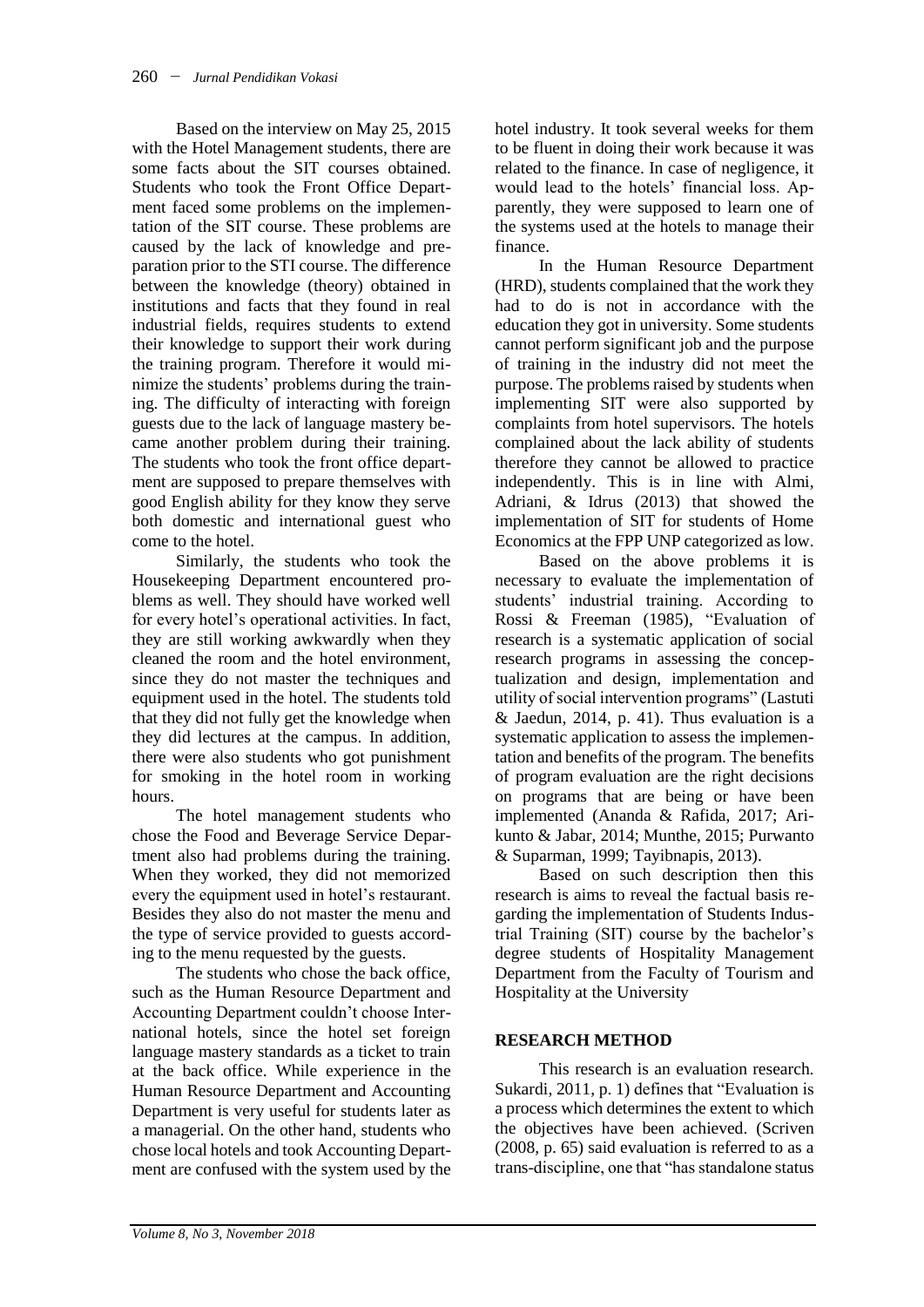as a discipline *and* is also used as a methodological or analytical tool in several other disciplines"evaluation The evaluation model of this research is the CSE UCLA model (Center for Study of Evaluation - University California Los Angeles) which consists of Needs Assessment evaluation, Program Planning, Formative Evaluation and Summative Evaluation components." The methodology used in this study is mixed method. Sugiyono (2011, p. 415) tates that mixed method is a research method that combines quantitative and qualitative methods equally, the methods are used together in the same time but answer similar problems independently.

This research was done in the Bachelor's degree of Hospitality Management Program. The informants were 35 hospitality management students who graduated in 2011, SIT Coordinators, Chairmen of Tourism Departments, and SIT Supervisors, 1 Manager, 1 Assistant from Ibis Hotel food and beverage department, 1 supervisor and 1 senior staff of food and beverage department of Basko Hotel, and 5 hospitality management lecturers. The primary data were collected by using: (1) observation, (2) questionnaire, and (3) interviews. Secondary data collection is taken by documentation study. The documentations collected are archives taken during the implementation of SIT. Trial of the questionnaires was given to the students of the Hospitality Management Program. The trial data were analyzed by using the Statistical Product and Service Solution version 16. The results of the trial were then analyzed to determine the validity and reliability of each item in the evaluation and indicators.

The respondents of this study were 35 hospitality management students graduated in 2015, 1 manager, 1 assistance from food and beverage department in Ibis Hotel, 1 supervisor and 1 senior food and beverage staff of Basko Hotel, and 5 hospitality management lecturers. Analysis of the data is done to analyse the average, the level of respondents' achievement, data reduction, data display, and verification (Miles & Huberman, 2013; Ravitch & Tisdell, 2016). The level of respondents' achievement can be analysed by doing a percentage analysis. The qualitative data is presented in narrative.

#### **RESEARCH RESULTS AND DISCUSSION**

#### **The Results of Study**

The result of CSE-UCLA evaluation program used in evaluating students' industrial training of bachelor's degree students in hospitality management program at FPP UNP will be presented below.

#### *Need Assessment*

The evaluation results for need assessment were analyzed through 3 sub-indicators. The results were written quantitatively on Table 1.

Table 1. Recapitulation of respondents' achievement from the evaluation of need assessment

|                          | ncca assessment                       |       |        |
|--------------------------|---------------------------------------|-------|--------|
| Indicator                | Item                                  | Aver- | Cate-  |
|                          |                                       | age   | gories |
| Need<br>Assessment       | Improvement of<br>students' knowledge | 4.1   | good   |
|                          | and skills.                           |       |        |
|                          | Achievement in<br>industrial          | 4.3   | good   |
|                          | Experience                            |       |        |
|                          | Improvement and<br>development of     | 4.2   | good   |
|                          | students' attitude.                   |       |        |
| Total Percentage of need |                                       | 4.2   | good   |
| assessment's component   |                                       |       |        |

From Table 1, the evaluation result of need assessment component reaches the average of 4.2 and Level of Respondent achievement (LRA) 84 %, and categorized as good. The results of qualitative data analysis on the implementation of the SIT program showed some benefits for students. In terms of SIT implementation objectives, respondents stated that basically through SIT students learned to increase knowledge about the hotel industry, become proficient at work, capable in applying their knowledge, have a good working attitude. Therefore the students are ready to enter the real industry.

#### *Program Planning*

There are 6 indicators of this component; they are SIT partner industries, students, lecturers and instructors, curriculum, facilities and infrastructure. These indicators are elaborated into 12 sub-indicators, and the result of the evaluation is on Table 2.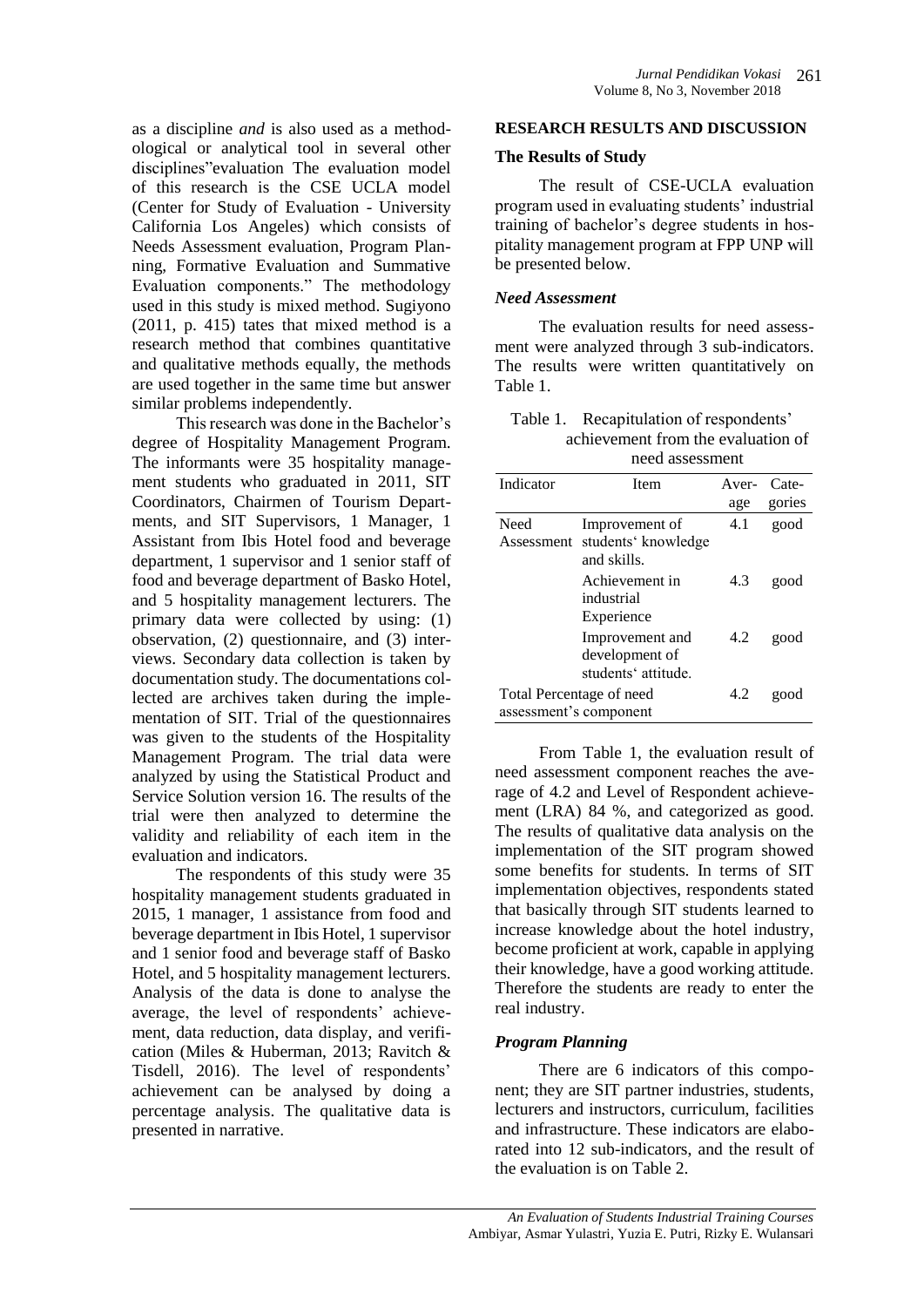|                             | ттодын гтаншид                        |             |           |
|-----------------------------|---------------------------------------|-------------|-----------|
| Indicator                   | <b>Item</b>                           | Aver- Cate- |           |
|                             |                                       | age         | gories    |
| SIT partner                 | SIT place observations                | 4.01        | good      |
| <b>Industries</b>           | Students' placement                   | 3.63        | enough    |
| <b>Students</b>             | <b>Students Requirement</b>           | 4.80        | very good |
|                             | SIT funding                           | 4.30        | good      |
| Lecturers                   | Supervisor                            | 3.90        | enough    |
| and<br>instructors          | Instructor from the<br>industry       | 3,81        | good      |
| Curriculum                  | Expected competence<br>for students   | 4.40        | good      |
|                             | <b>Semester Credit Hours</b><br>(SHU) | 4.30        | good      |
|                             | SIT period                            | 4.20        | good      |
|                             | SIT Schedule                          | 3.70        | enough    |
| <b>Facilities</b>           | Facility in University                | 3,95        | enough    |
| and infra-<br>structure     | Facility in Industry                  | 4.30        | good      |
| Total Percentage of program |                                       | 4.11        | good      |
| planning component          |                                       |             |           |

Table 2. Recapitulation of Respondents' Achievement from the Evaluation of Program Planning

From Table 2, the evaluation result of program planning component reaches the average of 4.11 and LRA 84 %, and categorized as good. After making observations and interviews with the industry (Manager Department, Supervisor Department, and Senior Staff) and the university (SIT coordinator for hospitality management, Chairperson of the Tourism Department, and SIT Supervisor), it is found that qualitatively the planning program is good. However, there are some improvement needed in the program, such as students' placement, maximized the role of industrial supervisors and instructors, and a better schedule. July-December period seems to be a better schedule for SIT, because in July-December the hotels has more visitors. In addition, some improvements are needed in relevant facilities and infrastructure to the hospitality industry.

#### *Formative Evaluation*

In the formative evaluation component there are 4 sub indicators, namely: SIT implementation activities, industrial working procedure, problems encountered, and the solutions. The results are listed in Table 3.

| Table 3. Recapitulation of respondents' |  |
|-----------------------------------------|--|
| achievement from the Formative          |  |
| Evaluation                              |  |

| Indicator                                   | <b>Item</b>                     | Aver- Cate- |        |
|---------------------------------------------|---------------------------------|-------------|--------|
|                                             |                                 | age         | gories |
| Implementation                              | <b>STI</b> activities           | 4.40        | enough |
|                                             | Industrial working<br>procedure | 4.20        | good   |
|                                             | Problems<br>encountered         | 3.74        | enough |
|                                             | Solutions of the<br>problems    | 3.85        | enough |
| Total Percentage of formative<br>evaluation |                                 | 4.04        | good   |

In Table 3, the evaluation result of formative evaluation component reaches the average of 4.04 and LRA 80.8 %, and categorized as good. After doing observations and interviews with the partner industry (Manager Department, Supervisor Department, and Senior Staff) and the University (SIT coordinator for hospitality management, Chairperson of the Tourism Department, and SIT Supervisor), qualitatively the formative evaluation is good, some improvement on the students' knowledge, attitudes and skills are needed. The problems during the SIT program were caused by students who were not seriously doing the SIT implementation. The students are also lack of .knowledge and skills need in the industry. Similarly, the solution to solve the problem has not been maximally given by the supervisor and instructor from the industry.

#### *Summative Evaluation*

In summative evaluation there is one indicator that is the achievement of the SIT objectives. It has 2 sub indicators, namely: the levels of satisfaction with the results obtained quantitatively are listed in Table 4.

| Table 4. Recapitulation of respondents' |
|-----------------------------------------|
| achievement from the Summative          |
|                                         |

|                                             | Evaluation             |            |        |
|---------------------------------------------|------------------------|------------|--------|
| Indicator                                   | Item                   | Aver-Cate- |        |
|                                             |                        | age        | gories |
| Objective                                   | results achieved       | 4.20       | good   |
| Achieve-ment                                | levels of satisfaction | 3.76       | enough |
| Total Percentage of summative<br>evaluation |                        | 3.98       | enough |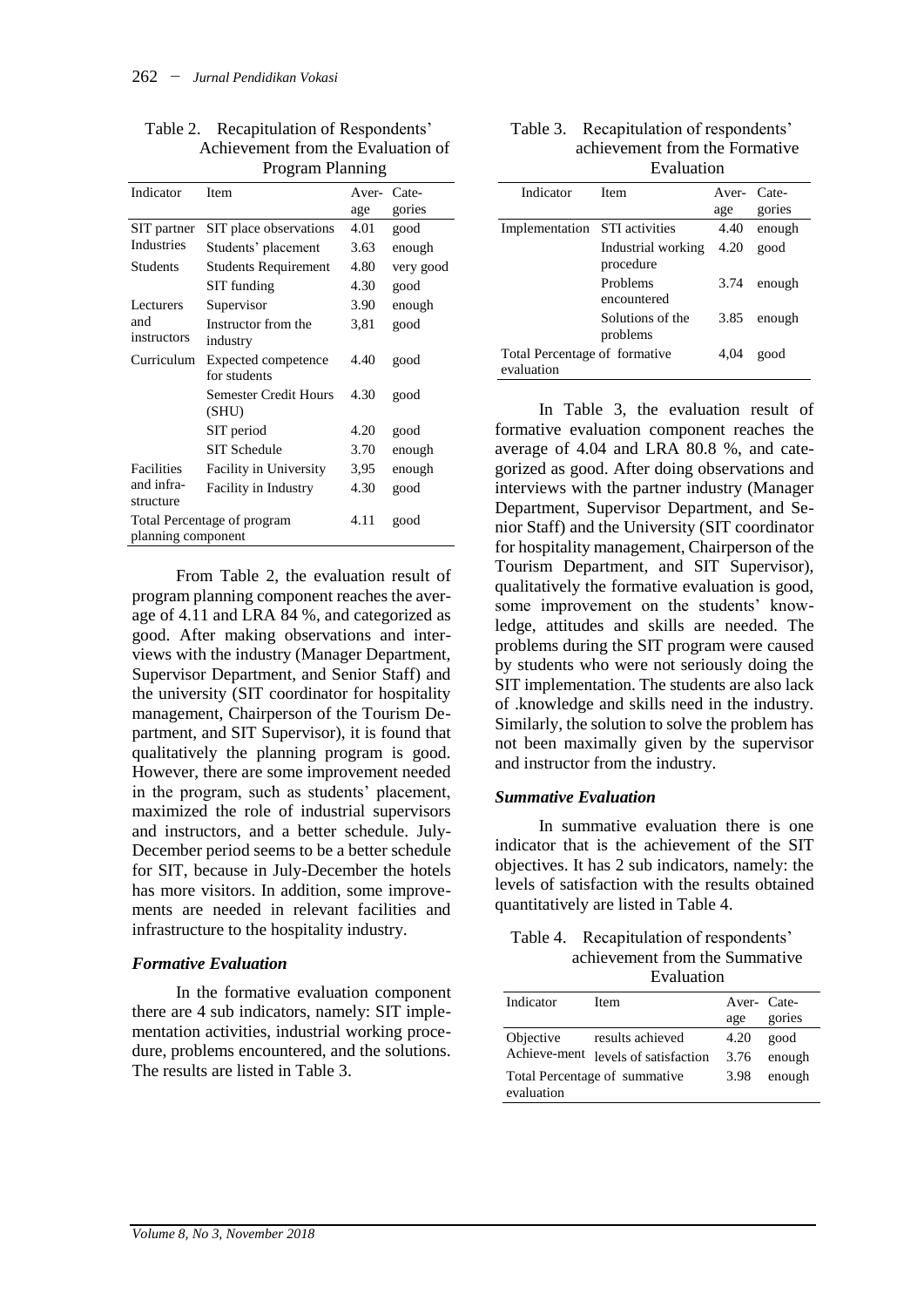In table 4, the summative evaluation has an average of 3.98 and LRA 84 %, and categorized as enough. Based on observations and interviews from both the industry (Manager Department, Supervisor Department, and Senior Staff) and the University (SIT coordinator for hospitality management, Chair of the Tourism Department, and SIT Supervisor), the summative evaluation is good enough. However, the satisfaction of students and hotel industry needs to be improved

#### **Discussion**

#### *Needs Assessment*

The research findings of the students' need assessment showed good results. This is in accordance with the objectives of the industrial training for students, which is to help students to maximize learning, especially skills related to the competence of their majors (Presiden Republik Indonesia, 1992). In fact, this program is needed by students and the industry as well. This is also supported by the opinion of Djojonegoro (1999) who say that the concept of link and match on vocational education is basically meant that the world of education serves as an institution that prepares human resources, while the community and the industrial world serves as those who need it.

## *Program Planning*

The findings for this evaluation component indicated good results. According to Alkin (1969, p. 4) the program planning aims to help the selection of certain programs that might meet the needs of the program. In accordance with this theory, it can be interpreted that the evaluation of the elements in the implementation of the SIT program helps to determine the success of the SIT program implementation.

The improvement of the elements related to the SIT program is aimed at improving the quality of each element so that the objectives of the plan can be achieved perfectly. This is supported by the opinion of Fernades in Arikunto & Jabar (2014, p. 44) who state that evaluation of programs planning is carried out by collecting related data directly to the program being evaluated. Therefore this will lead to fulfill the needs and objectives of program implementation.

The results of program planning evaluation still need improvements in student placement. The placement of SIT students is adjusted with their abilities, skills, motivation and economic conditions. It will support students to practice well. Students will do their work carefully, seriously, and happily. This will increase their performance, then, they can make the industry feel assisted, thus the industry always asks hospitality management to send SIT students.

Similarly, the role of supervisors and industrial instructors for SIT students have not been implemented optimally. This is proved by the lack of attention on the student monitoring system. SIT students should be accompanied to the industry by lecturers, monitored in the middle of the SIT period and accompanied at the end of the industry schedule. Regarding supervisors, according to Unit Hubungan Industri FT UNP (2013, p. 6) supervisors are expected to provide guidance to students, such as planning SIT activity programs in the industry, placement in related units, SIT report writing, and evaluating the progress that has been achieved by students during the training. Supervisors guide students in the industry to be able to observe every implementation of SIT activities in the units that have been decided by the industry. The goal is that students are able to work appropriately and effficiently. If supervisors guide students accordingly, there will be a good working relationship between supervisors and SIT students. Thus, students feel comfortable and do their responsibility and work precisely.

Regarding the curriculum, there was knowledge that students have not been aware of on campus, but are needed in the industry such as knowledge about food and beverage, houskeeping equipment, front office, human resource management, purchasing, and accounting. Lecturers need to provide this knowledge to students so that SIT activities will be implemented properly. While there are some skills learned in the campus are not suitable with the needs of the industry. There are even skills that have not been taught, such as cleaning public area by using machines, making beds without using dufe, and cleaning techniques using chemical equipment. According to Sudijono (2005, p. 57) "Skill is related realm with ability to act after someone receives a certain study experience".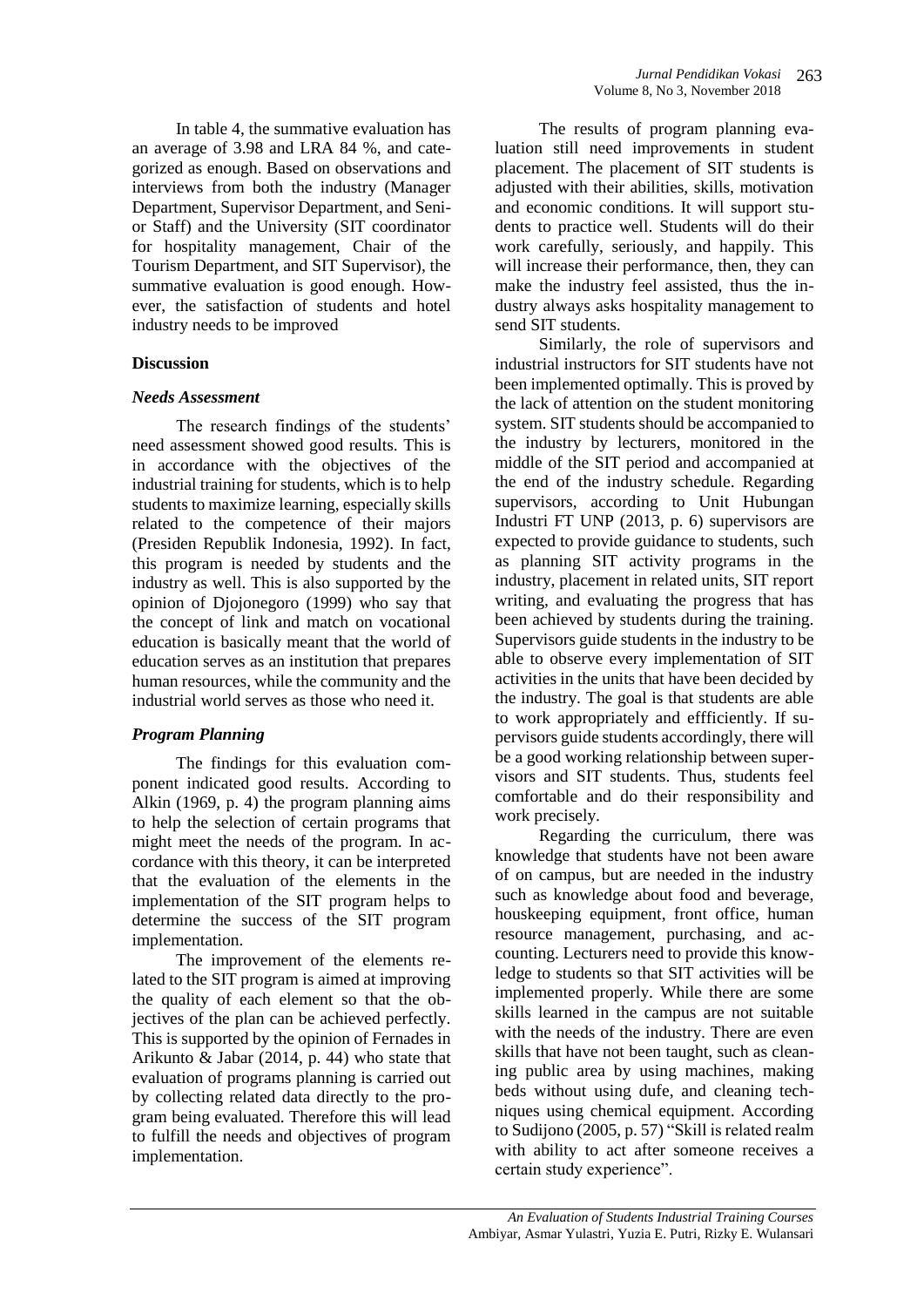The existing facilities and infrastructures in university have not met the need of the industry. The quality is still low and the quantity is not sufficient, making it less relevant and supportive in implementing SIT.

The SIT implementation schedule is appropriate, but it will be better if it is done in the July-December period, because in July-December the hotel has more guests than other period. Hence, it suits the needs of the industry. Meanwhile, the University in the July-December period sent SIT students to the Back Office. It implied the gap of the schedule between industry and the University.

## *Formative Evaluation*

Research findings for the formative evaluation showed good results. SIT students who have been accustomed to their work. There were no students who did not work as their job description at each department. Even if they were rolled to another department students were able to adjust their work to their part. Likewise, students are able to work as the industrial working system. Although there were one or two students who complained because they are objected to follow the working system in the industry, but it could be resolved properly.

Students are indicated to do a good work when they work as the Standard Operational Procedure (SOP). The working system in the industry is working shift and team. According (Suma'mur P.K. (1994, p. 34) shift is a pattern of work time given to employees to carry out something by the company and usually consists of morning, and shift. While, team work is a group consisting of two or more people who influence and depend on one another who unite to achieve certain targets (Coulter, 2004, p. 5). In working, the SIT students in the team work together with other employees to do all the work.

In implementing SIT, there are obstacles and problems. One of them is students' attitude. It is derived from the students' performance. The students are not only indiscipline, but also did not suit to the hotel standards. Students tend to be picky in doing jobs, and students are neglectful in their work. The other problem is the lack of student knowledge. Students are not able speak English, and their understanding of food and drinks is low. Even so, students have been given practical courses

in advance. According Sudijono (2005, p. 57) "Skills are fields related to the ability to act after a person receives a particular learning experience".

The role of the instructor / supervisor of the hotel industry is able to asist students in SIT program effectively. According to Unit Hubungan Industri FT UNP (2013, p. 6) supervisors are expected to provide guidance to students, such as planning SIT activity programs in the industry, placing students in related units, writing SIT reports, and evaluating the progress made by students in the training. Supervisors guide SIT students in the industry to be able to observe every work acivities that have been determined by the industry. According to Unit Hubungan Industri FT UNP (2013, p. 5) SIT supervisors should provide advise on guidelines of SIT implementation, help students solve problems encountered during the training, guide students to arrange their programs, and make SIT reports, evaluate and determine score for students' performance, report the students' score to Unit Hubungan Industri FT UNP office. Effective teachers must be able to interact with students (Ayebo & Assuah, 2017). Ideally SIT supervisors are supposed to assist students from going, monitoring, to returning home from industry. This happens because the supervisor is aware of the SIT development.

## *Summative Evaluation*

The findings for formative evaluation showed good results. Based on the analysis, the satisfaction level is in the sufficient category. Qualitative data indicate that the industry is satisfied with the implementation of the SIT students since industry feels assisted by this program. While the universities, especially Hospitality Management feel quite satisfied with the implementation of SIT, because students have gained abilities, skills, and built their attitude as well as their industrial experience.

## **CONCLUSION**

The Industrial Training for bachelor's degree students of hospitality management has been implemented well. Nevertheless, there are several aspects that need to be improved included the students' knowledge, skills and positive attitude for the SIT courses. Similarly,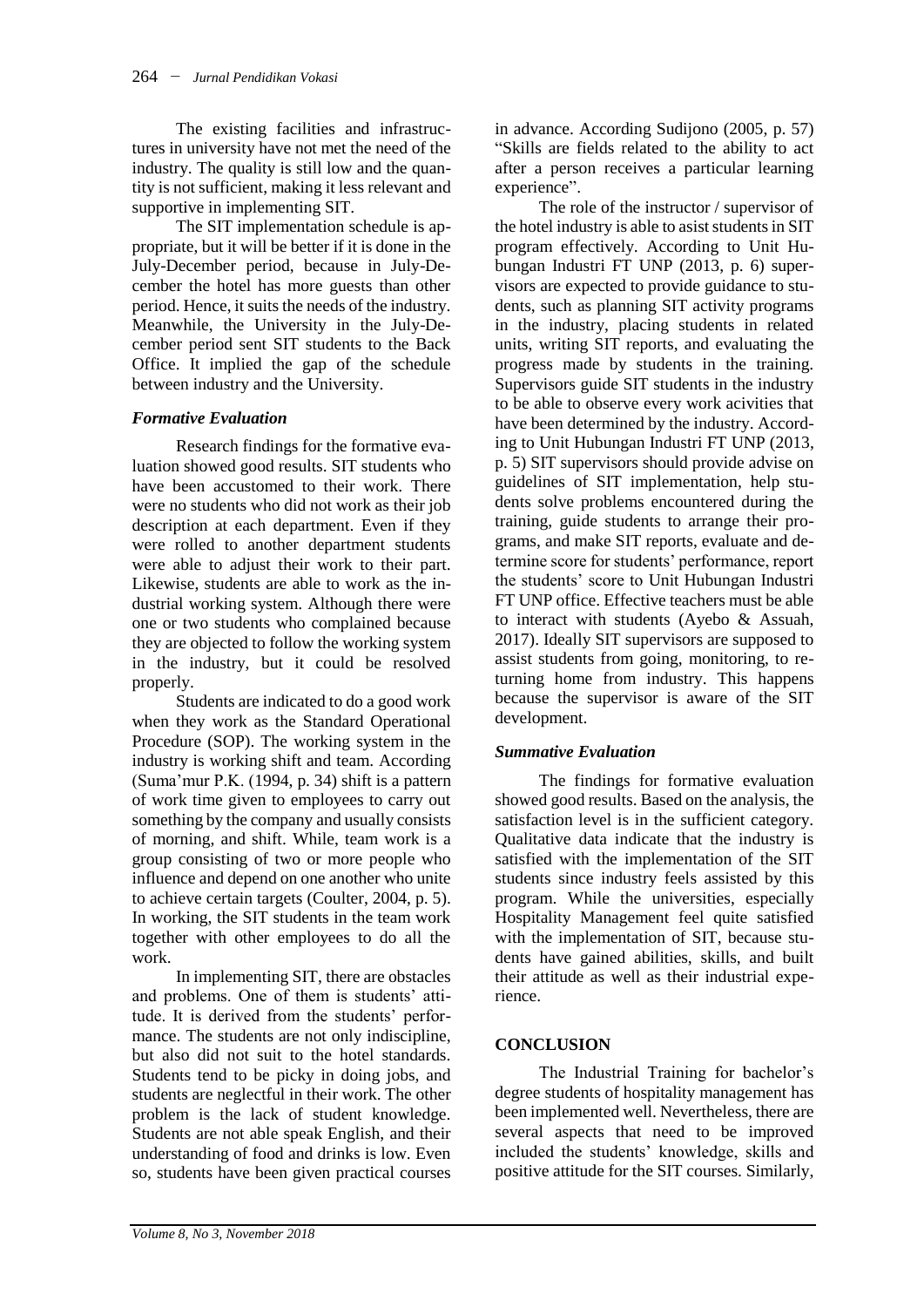the role of university supervisors and industrial instructors are not optimal. Besides, the quality and quantity of facilities and infrastructure in the university need to be upgraded. The level of satisfaction of SIT students is considered sufficient.

Below are the recommendations for the implementation of SIT. Fisrt, the hospitality Management students need to improve their knowledge, skills and positive attitudes in participating in SIT and set themselves up with English skills. Second, increasing the role of industrial supervisor as well as the university supervisors to overcome the problems faced by students in implementing SIT and make the program run efficiently.

Third, it is recommended for the hospitality Management lecturers to be given training and internships to the industry in order to make the skills and knowledge that will be given to students equal with industrial needs, since some lecturers do not have a background in Hospitality Management. Fourth, improving the quality and quantity of facilities and infrastructure that are relevant to industrial needs.

Fifth, the curriculum material is needed to revised to make it relevant to industrial needs. Sixth, the hospitality Management Department is recommended to review the implementation of SIT course, such as the choice of implementation schedule that suits the needs of the industry. Seventh, students' satisfaction in implementing SIT needs to be improved by providing good service, so that the hotel is assisted by the students' work and feel satisfied.

## **REFERENCES**

- Alkin, M. . C. (1969). Evaluation Theory Development. *CSE-UCLA Evaluation Comment*, *2*(1), 1–11.
- Almi, N., Adriani, A., & Idrus, Y. (2013). Pelaksanaan praktek lapangan industri (PLI) pada mahasiswa jurusan kesejahteraan keluarga Fakultas Teknik Universitas Negeri Padang. *E-Journal Home Economic and Tourism*, *2*(1). Retrieved from http://ejournal.unp.ac.id/index.php/jhet/a rticle/view/917
- Ananda, R., & Rafida, T. (2017). *Pengantar evaluasi program*. Medan: Perdana Publishing.
- Arikunto, S., & Jabar, C. S. abdul. (2014). *Evaluasi Program Pendidikan* (2nd ed.). Jakarta: Bumi Aksara.
- Ayebo, A., & Assuah, C. (2017). Exploring teachers' knowledge of classroom management and control. *Malaysian Journal of Learning and Instruction*, *14*(1), 169–185.
- Coulter, R. (2004). *Manajemen (edisi Indonesia)* (7th ed.). Jakarta: PT. Indeks Grup Gramedia.
- Djojonegoro, W. (1999). *Pengembangan sumber daya manusia melalui sekolah menengah kejuruan (SMK)*. Jakarta: Jaya Gusna Offset.
- Lastuti, S., & Jaedun, A. (2014). Evaluasi pelaksanaan program S1 PGSD di Unit Program Belajar Jarak Jauh UT DIY. *Jurnal Kependidikan*, *44*(1). Retrieved from https://journal.uny.ac.id/index.php/jk/arti cle/view/2190
- Majid, N. W. A., & Sudira, P. (2017). Proses perolehan kompetensi TIK melalui program praktik industri siswa SMKN 2 Pengasih Kulon Progo. *Jurnal Pendidikan Vokasi*, *7*(1), 14. https://doi.org/10.21831/jpv.v7i1.12712
- Miles, M. B., & Huberman, A. M. (2013). *Qualitative data analysis*. (T. R. Rohidi, Trans.). Jakarta: Universitas Indonesia Press.
- Munthe, A. P. (2015). Pentingya evaluasi program di institusi pendidikan: sebuah pengantar, pengertian, tujuan dan manfaat. *Scholaria : Jurnal Pendidikan Dan Kebudayaan*, *5*(2), 1. https://doi.org/10.24246/j.scholaria.2015 .v5.i2.p1-14
- Pacific Policy Research Center. (2010). *21st century skills for students and teachers*. Honolulu: Kamehameha Schools, Research & Evaluation Division.
- Presiden Republik Indonesia. Peraturan Pemerintah Republik Indonesia Nomor 39 Tahun 1992 tentang Peranserta Masyarakat Dalam Pendidikan Nasional (1992).

Purwanto, & Suparman, A. (1999). *Evaluasi*